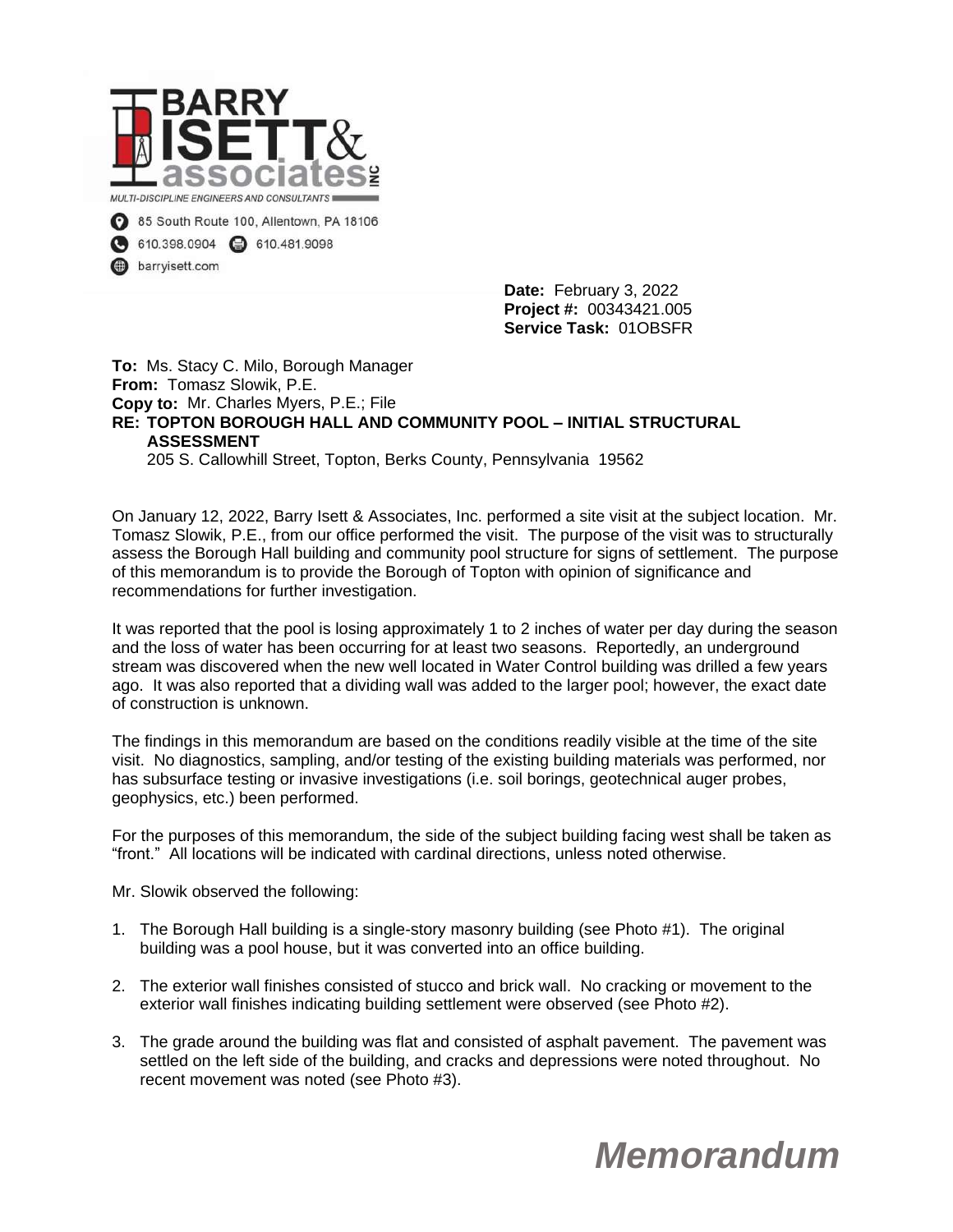- 4. No cracking or movement of the interior slabs or wall finishes were noted (see Photo #4).
- 5. The community pool is located behind the building. The pool consisted of a larger deep pool toward the north and a smaller shallow pool toward the south. The larger pool was partially divided by a wall (see Photo #5).
- 6. Deteriorated sealant and separation between the dividing wall and pool slab were noted along the wall base. The separation measured approximately 1/2-inch (see Photo #6).
- 7. The slab along the dividing wall was sounded with a hammer. The slab sounded hollow toward the west end of the wall. No cracks in the slab near the hollow-sounded slab were noted.
- 8. A crack measuring approximately 1/2-inch in the pool concrete wall near the west end of the dividing wall was noted. The crack extended from the top of the wall through the pool concrete slab and continued toward the dividing wall. The crack was previously sealed, but the sealant was deteriorated and missing (see Photo #7).
- 9. Cracks in the pool walls were observed in multiple locations. Some cracks were sealed but the sealant was deteriorated. The cracks varied in length and width, and were from hairline to approximately 1/4-inch wide (see Photos #8 and #9).
- 10. Most of the pool slab was covered with ice and could not be assessed.
- 11. No deterioration to the smaller pool was noted.
- 12. No cracking or movement to the Water Control building was noted (see Photo #10).

The site is underlain by a formation known for sinkhole activity. The loss of water from the pool through cracks in the walls and separation in the pool slab along the dividing wall is significant and can contribute to sinkhole formation under the pool. The hollow-sounding pool slab indicates that there is a void under the slab; however, the extent and significance of the void is unknown.

No cracking or movement to the Borough Buildings was observed, which indicates that the structures are safe for occupancy.

Isett recommends that further investigations of the subgrade are performed to determine if there is a sinkhole under the pool. The investigation should be performed by a Professional Geologist and/or Geotechnical Engineer and may include but not be limited to:

- 1. A geophysical survey of both pool slabs and adjacent lot, as well as accessible areas on the first floor of the Borough and Water Control buildings.
- 2. A geotechnical engineering study, including the advancement of standard earth borings at the exterior of the Borough Building and the pool.

Until the void can be diagnosed and repaired, and the pool structure repaired, the pool should not be used or occupied.

A structural engineer should work with the geotechnical engineer to develop the appropriate repairs to the void and the pool.

Isett can provide a proposal for the above investigative services, if requested.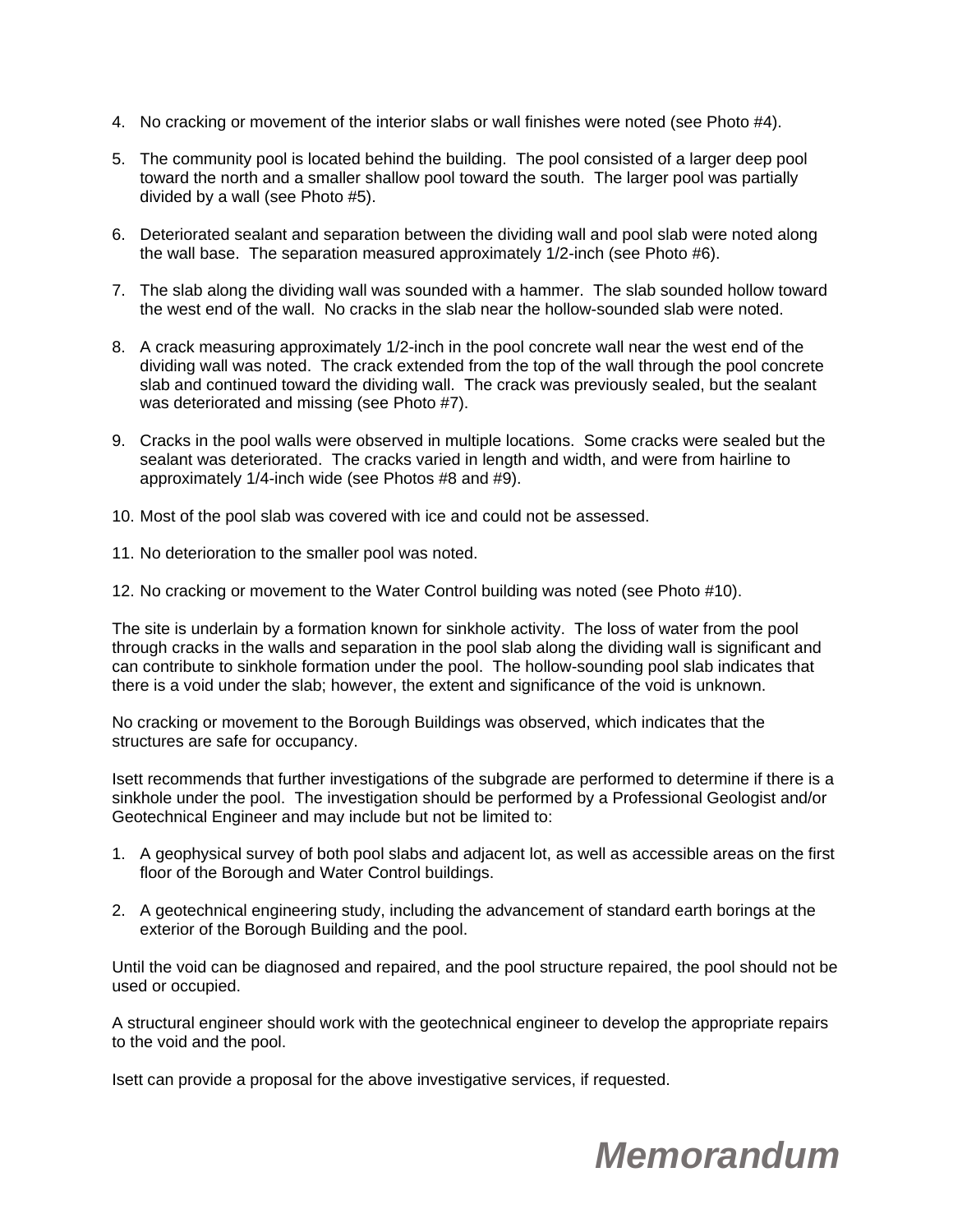Thank you for the opportunity to perform this assessment. If you have any questions concerning this memorandum, please feel free to contact us.

Sincerely,

Tomasz Slowik, P.E. PA Registration #PE085904 Senior Forensic Engineer Forensic Engineering Department

Attachments: Photos

\\Biaces.com\work\Projects\2021\343421.000\_Topton\_Borough\_Engineer\\_.005\_Borough-Hall-and-Pool\WORK\_PRODUCT\FORENSICS\ 01OBSFR\Memo-Rpt\Topton-Borough-Hall-Pool-Initial-Assess-Memo.docx(cdh)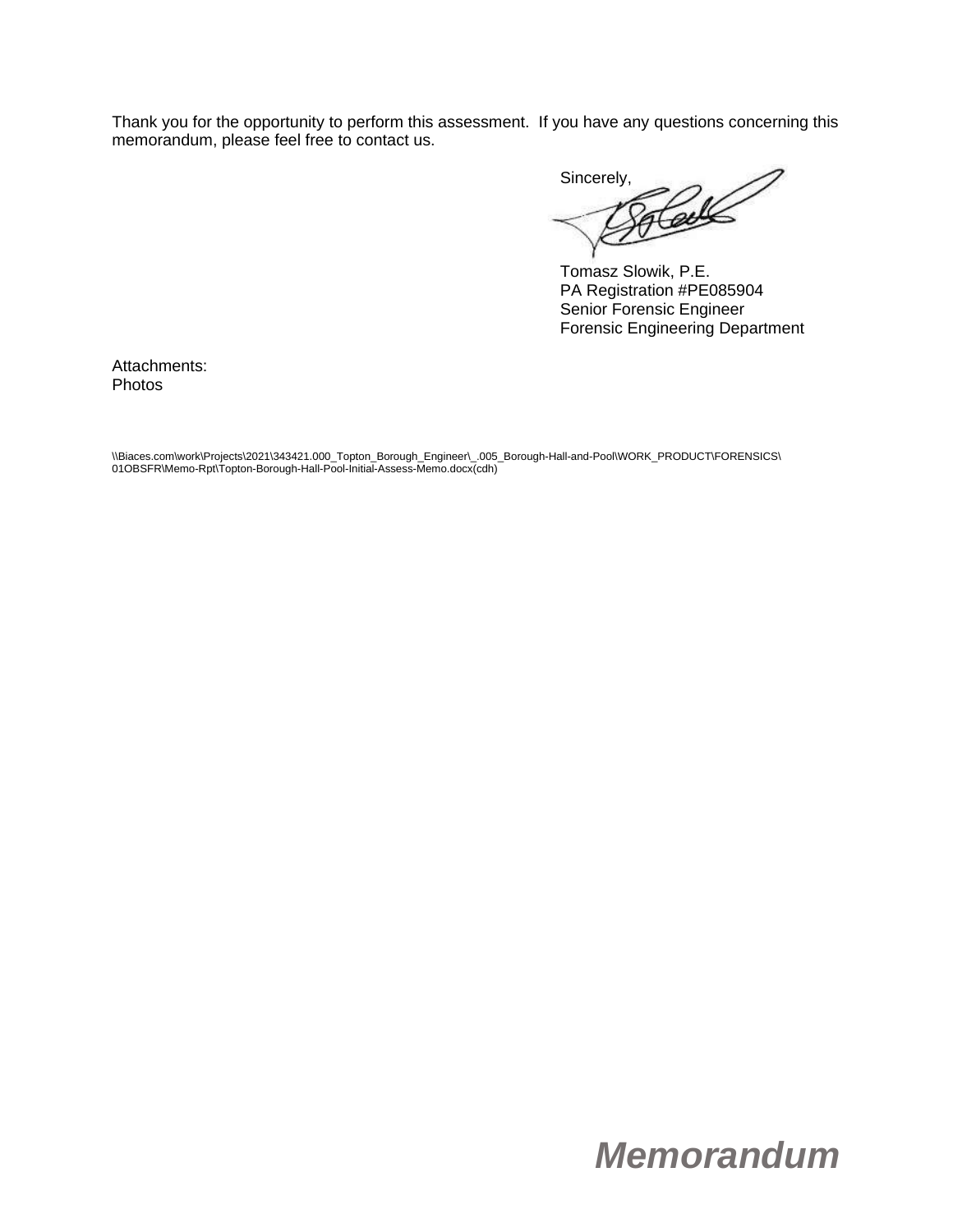

Site Aerial (source: Google Earth)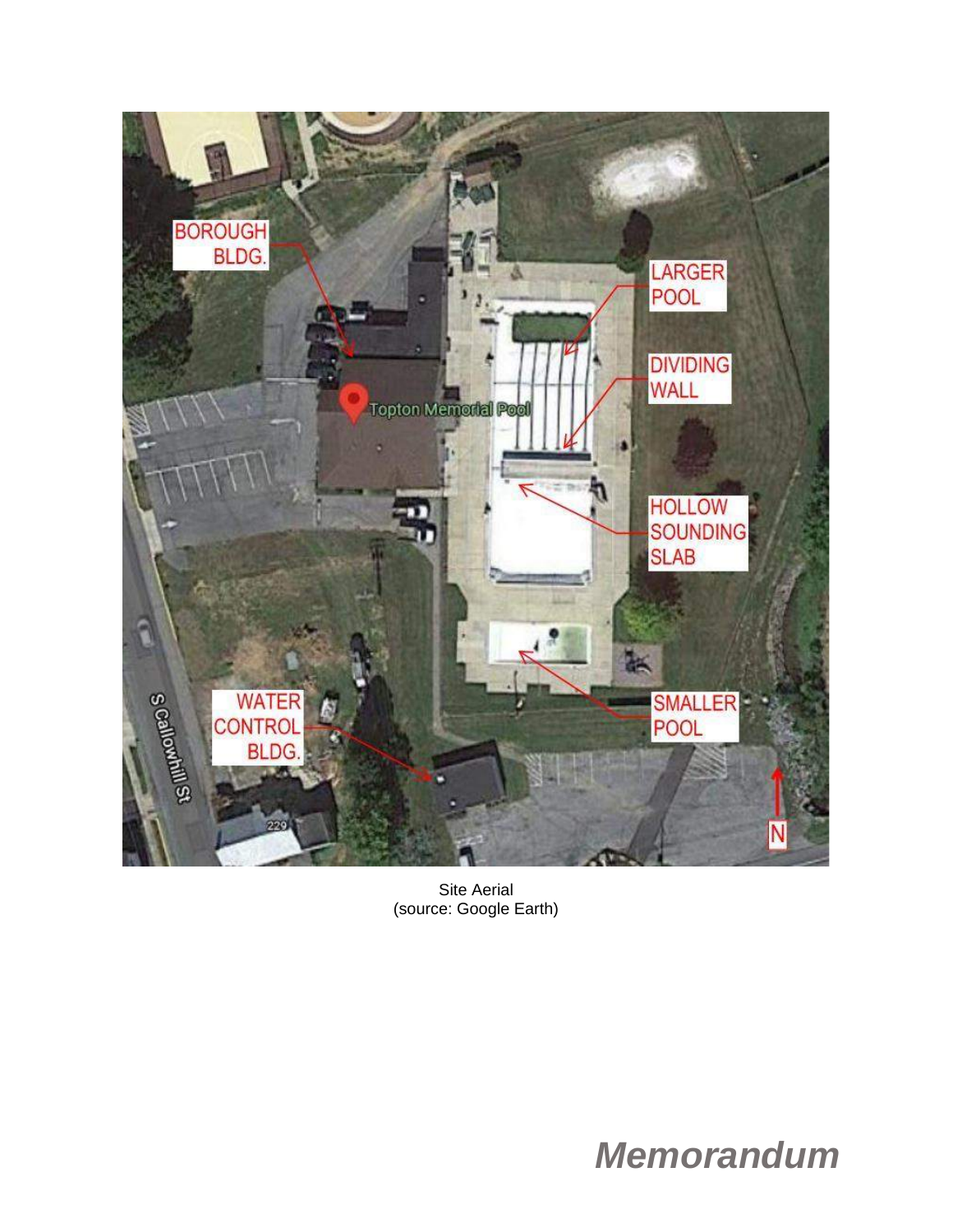

Photo #1 – Borough Hall building



Photo #2 – No damage to exterior wall finishes noted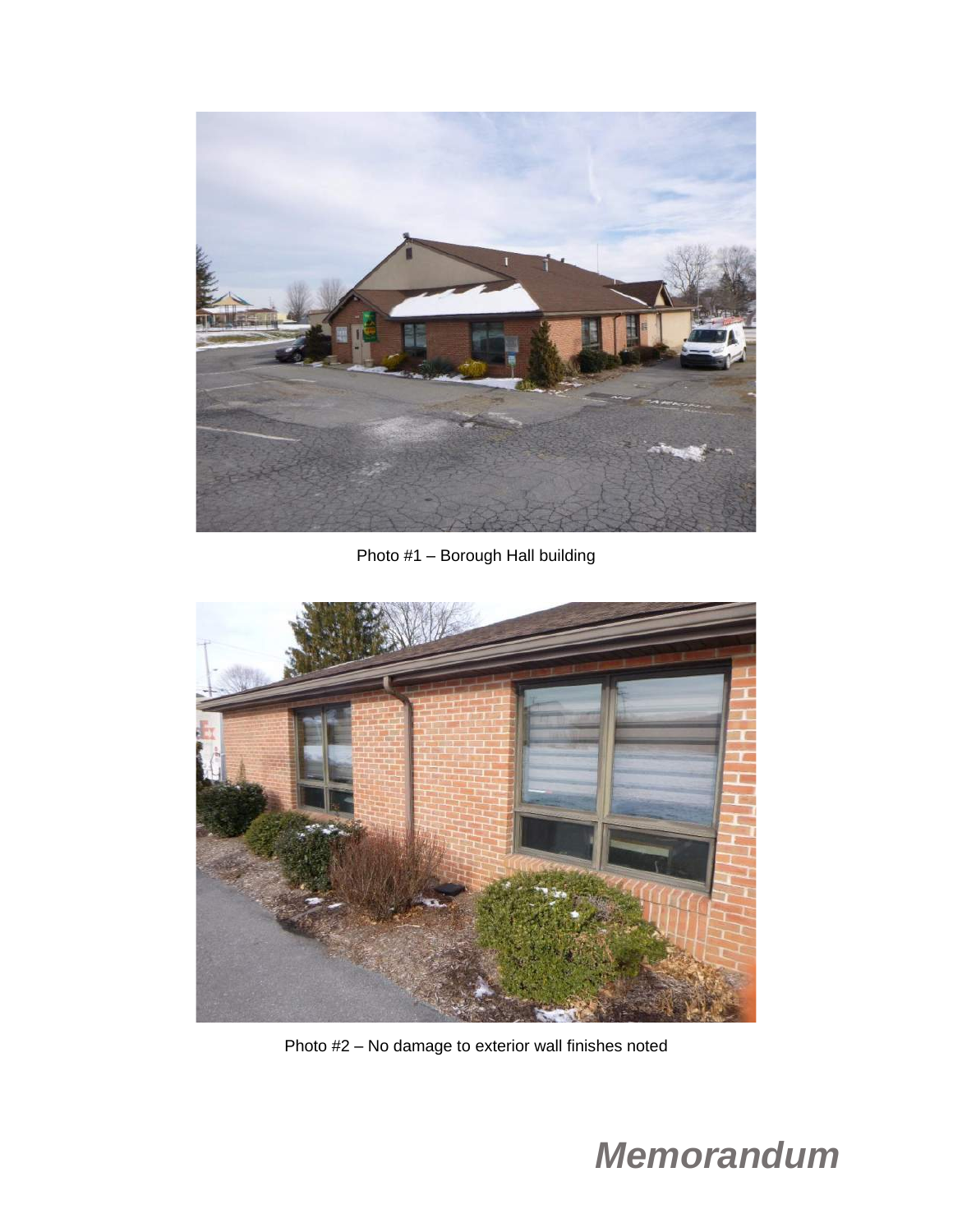

Photo #3 – Settled pavement on left side, cracks and depressions noted



Photo #4 – No cracking or movement of slab or wall finishes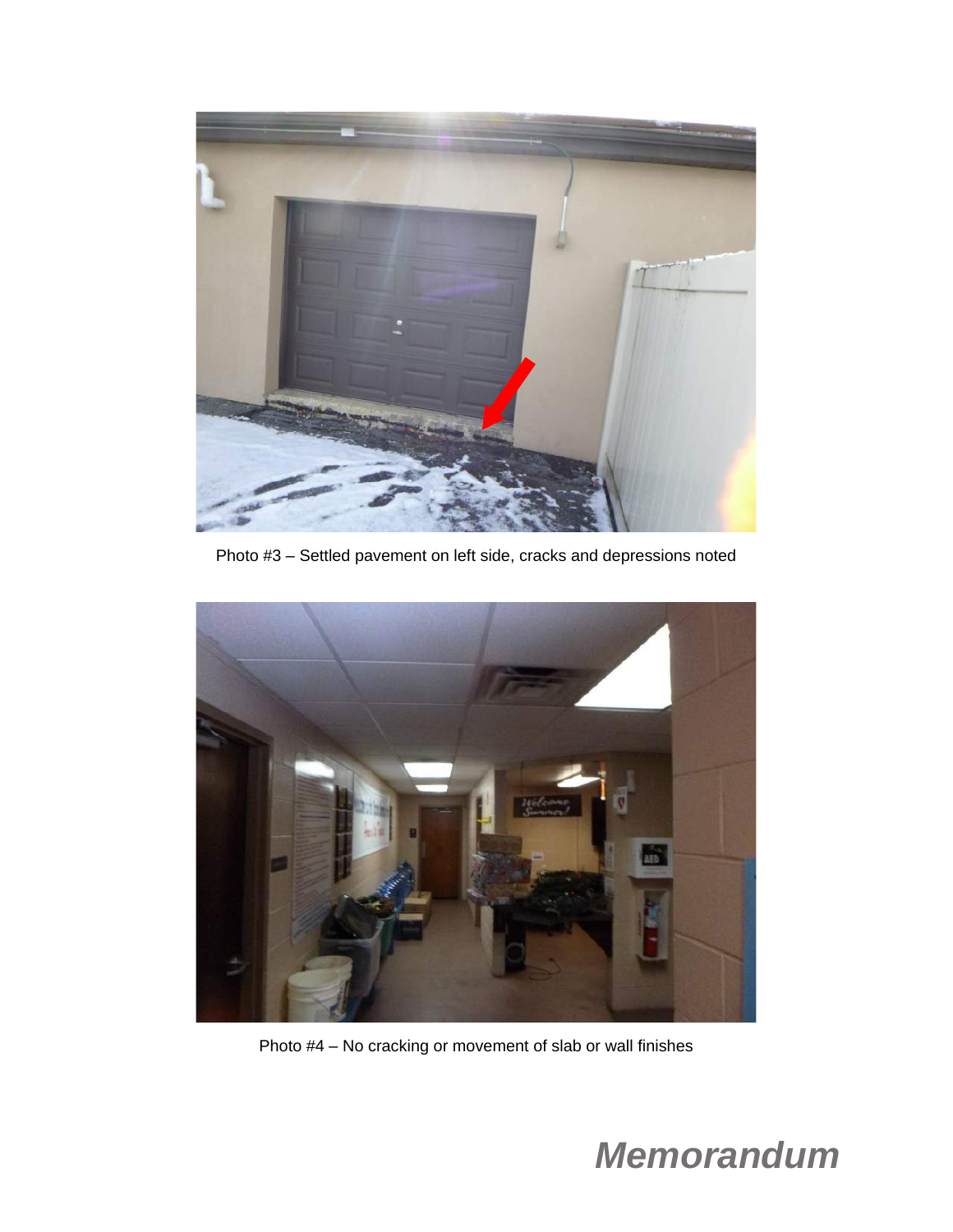

Photo #5 – Larger pool, and dividing wall (arrow)



Photo #6 – Deteriorated sealant and separation between dividing wall and pool slab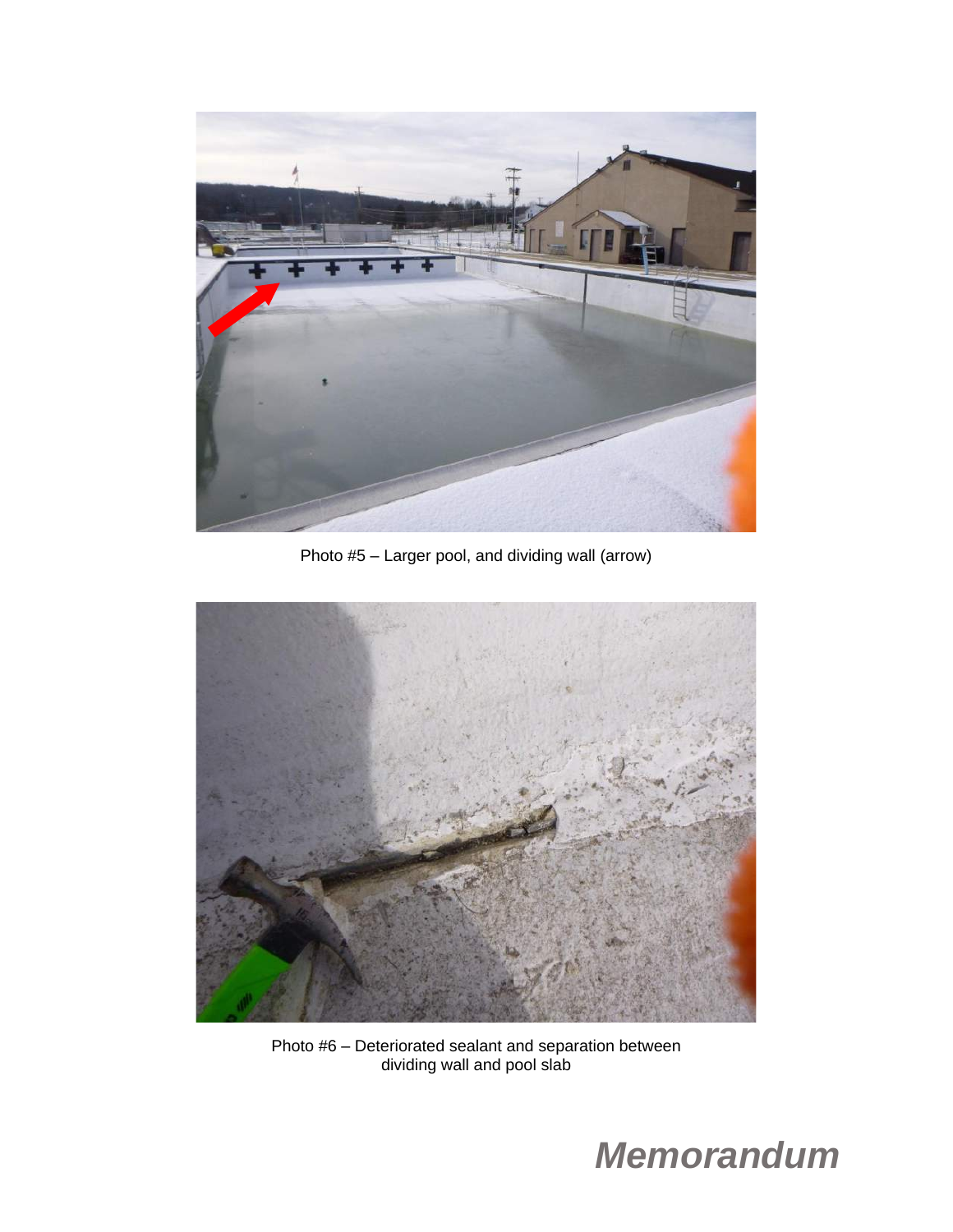

Photo #7 – Crack in pool wall and slab, deteriorated sealant



Photo #8 – Cracks in pool walls in multiple locations